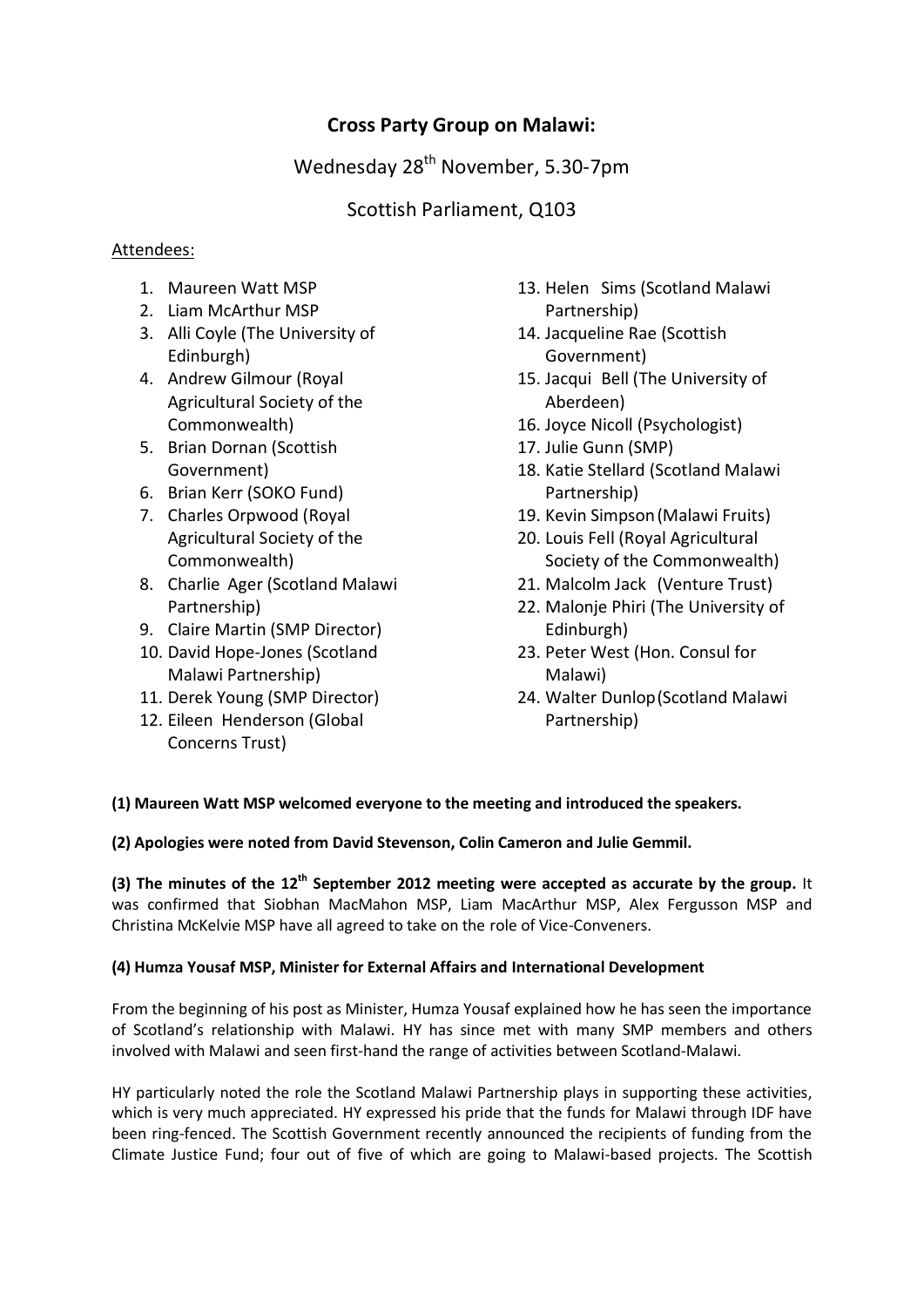Government also recognises the valuable work of small projects, which is highlighted by the government's decision to launch the small grants scheme in the autumn of 2013.

The Bi-Centenary of Livingstone's birth next year is also a great opportunity to raise awareness of the special relationship between Scotland and Malawi and deepen existing links. The Minister hopes this event will continue the legacy of Livingstone. The Minister mentioned Martha's Payne fundraising work for Mary's Meal which is a great symbol of the relationship between the two nations today.

HY expressed his eagerness to hear from those attending the meeting and invited all those present to ask any questions.

### **(5) Questions, answers and discussion with Humza Yousaf MSP, Minister for External Affairs and International Development**

It was highlighted that the growth of the private sector is a priority for the Malawian government in order to reduce the reliance on foreign aid for economic growth.

HY said there are investment opportunities for Scotland to help. President Banda's promotion of trade and investment is welcomed; this builds the capacity and knowledge base for the Malawian government and people to build on and create a lasting legacy. The importance of building on Fairtrade in Scotland was discussed with HY stating that it was imperative that Scotland gains status as a fair-trade nationp this could be utilised to build stronger trade links between Scotland and Malawi. While economic circumstances in donor countries can be a challenge to meaningful development in recipient countries, Scotland continues to invest in Malawi; with widespread support from the population.

Furthermore it was noted that it is so important to have young people (aged 15-25) involved. They are at an age where they can offer volunteering skills and become real champions for organisations. HY commended the youth engagement work of the SMP in promoting youth links between Scotland and Malawi.

In terms of issues for HY to raise with the High Commissioner, a number of members raised the point of issues with visas; many Malawians, including MPs, find important trips cancelled at the last minute due to the loss of visa applications; lack of guidance given as to what information to include in visa applications etc. Most of these issues are due to the fact that the processing of visa applications are outsourced to a private company, making governments less accountable to this issue. It is imperative that the system is improved and made more transparent.

### **(6) Malawi Update**

Peter West: The Malawian High Commissioner plans to visit Scotland in January and the Minister, Humza Yousaf MSP, is scheduled to meet with him in the first week of December.

David Hope-Jones: DHJ spoke about the recent debate on 7<sup>th</sup> November on Malawi, in the Scottish Parliament. He welcomed the unanimous cross-party agreement that Scotland should continue to support Malawi; it is part of Scotland's role as a good global citizen. There was praise for the new Gender Matters campaign; it is timely with Joyce Banda becoming President, only the  $2^{nd}$  female president on the African continent. President Banda should also be congratulated for raising new issues in Malawi – particularly her campaign to fight gender inequality.